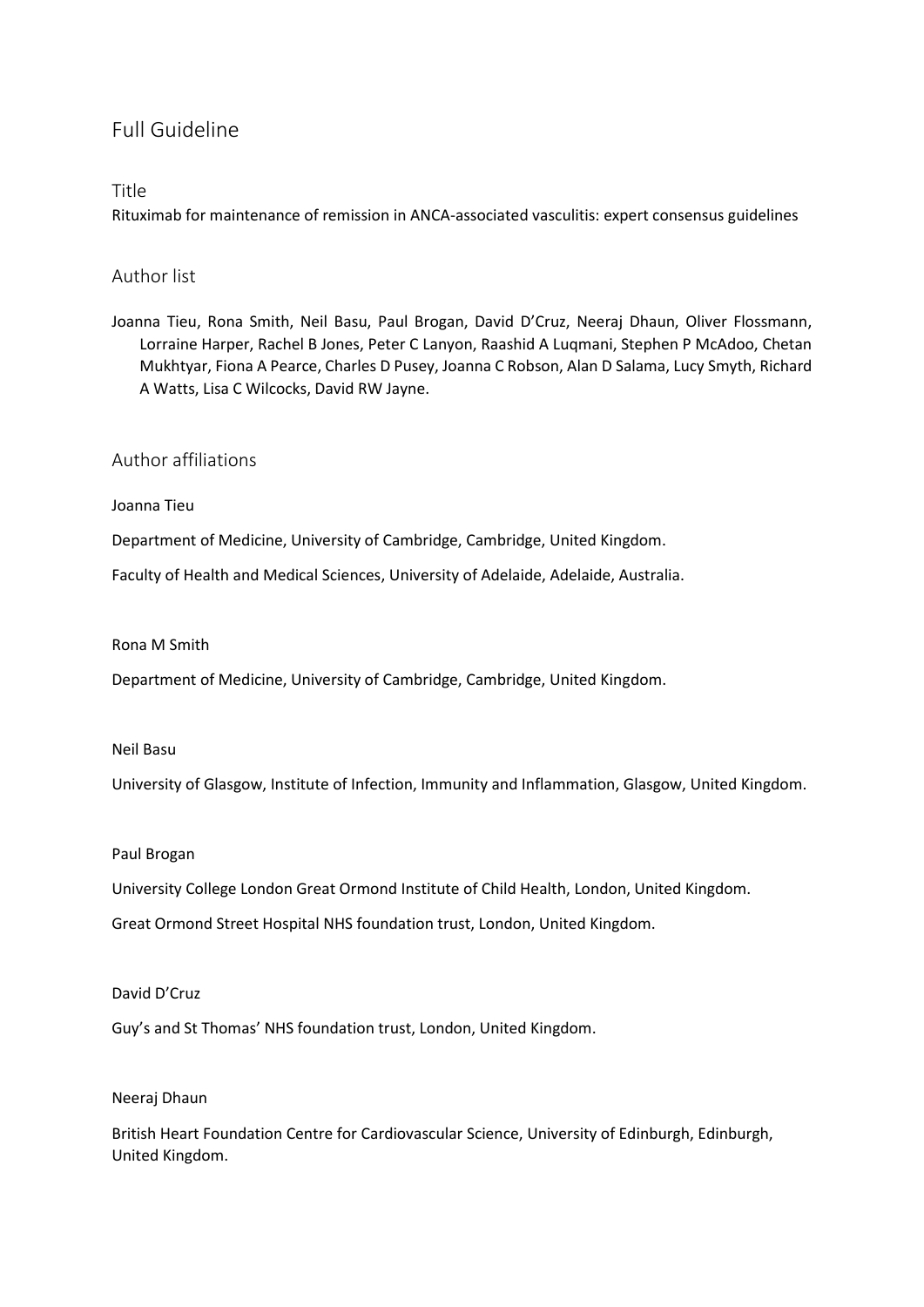Royal Infirmary of Edinburgh, Edinburgh, United Kingdom.

### Oliver Flossmann

Berkshire Kidney Unit, Royal Berkshire Hospital, Reading, United Kingdom.

### Lorraine Harper

Institute of Clinical Sciences, College of Medical and Dental Sciences, University of Birmingham, Birmingham, United Kingdom.

### Rachel B Jones

Department of Renal Medicine, Cambridge University Hospitals Trust, Cambridge, United Kingdom.

Department of Medicine, University of Cambridge, Cambridge, United Kingdom.

### Peter C Lanyon

Department of Rheumatology, Nottingham University Hospitals NHS Trust, Nottingham, United Kingdom.

Division of Epidemiology and Public Health, School of Medicine, University of Nottingham, Nottingham, United Kingdom.

#### Raashid A Luqmani

Nuffield Department of Orthopaedics Rheumatology and Musculoskeletal Science, University of Oxford, Oxford, United Kingdom.

#### Stephen P McAdoo

Department of Medicine, Imperial College London, London, United Kingdom.

#### Chetan Mukhtyar

Norfolk and Norwich University Hospital, Norwich, United Kingdom.

University of East Anglia, Norwich, United Kingdom.

### Fiona A Pearce

University of Nottingham, Nottingham, United Kingdom.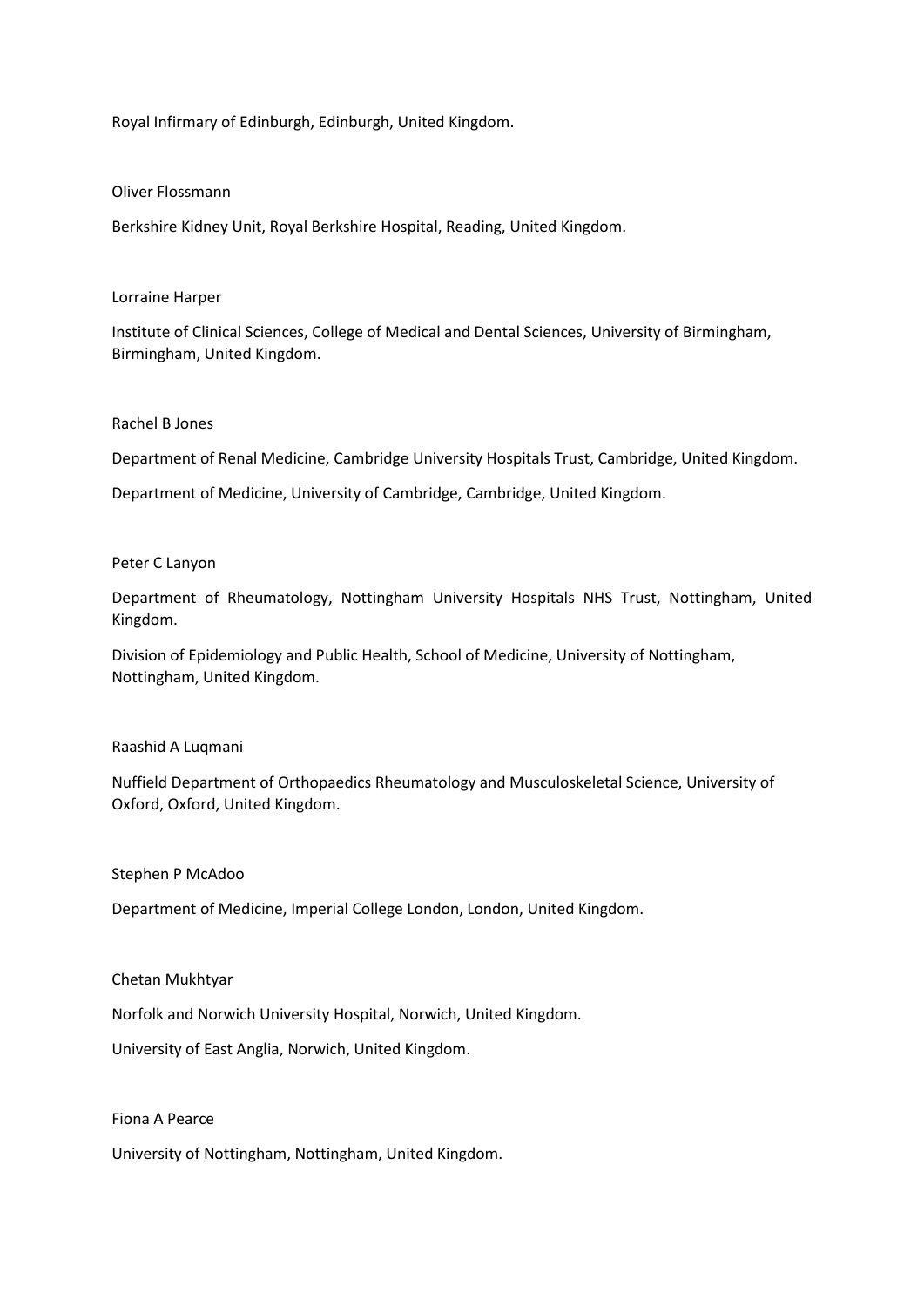Nottingham University Hospitals NHS Trust, Nottingham, United Kingdom.

Charles D Pusey

Department of Medicine, Imperial College London, London, United Kingdom.

### Joanna C Robson

Faculty of Health and Applied Sciences, University of West of England, Bristol, United Kingdom. Department of Rheumatology, University Hospitals Bristol NHS Trust, Bristol, United Kingdom.

## Alan D Salama

University College London, London, United Kingdom.

Department of Renal Medicine, Royal Free Hospital, London, United Kingdom.

#### Lucy Smyth

Exeter Kidney Unit, Royal Devon and Exeter Hospital, Exeter, United Kingdom.

### Richard A Watts

Ipswich Hospital, Ipswich, United kingdom.

Norwich Medical School, University of East Anglia, Norwich, United Kingdom.

#### Lisa C Wilcocks

Department of Renal Medicine, Cambridge University Hospitals Trust, Cambridge, United Kingdom.

## David RW Jayne

Department of Medicine, University of Cambridge, Cambridge, United Kingdom.

Corresponding author David RW Jayne Box 57 Cambridge University Hospitals NHS Foundation Trust Hills Road, Cambridge United Kingdom. CB2 0QQ.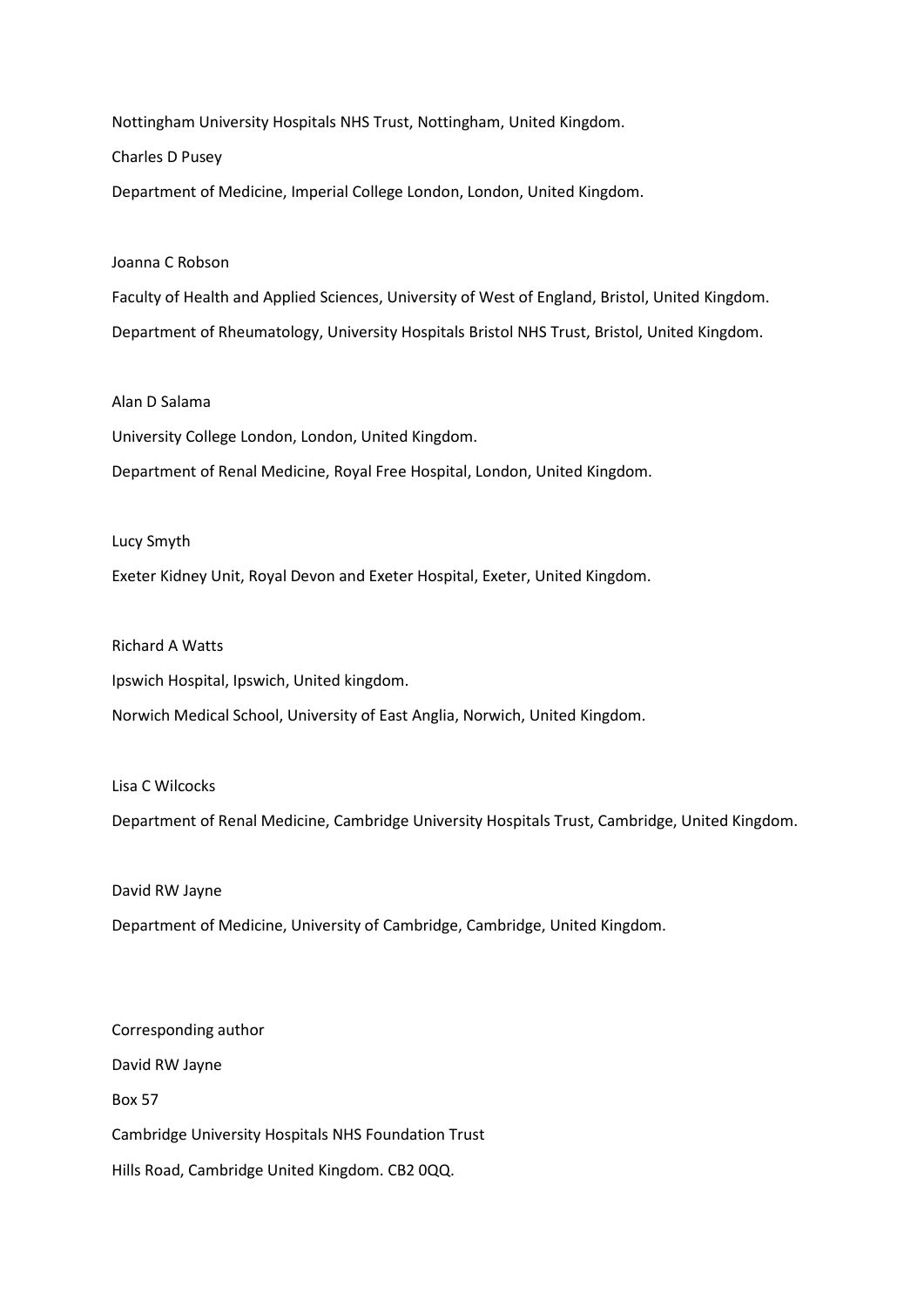Word Count: 4143

Keywords:

Rituximab ANCA associated vasculitis Hypogammaglobulinaemia Pneumocystis jirovecii Practise guideline

Conflicts of interest:

JT has been supported by an Arthritis Australia grant funded by the Australian Rheumatology Association and Roche. NB has received consultancy/speaking fees from Roche, Vifor, Lilly and Pfizer, and research funding from GSK, Pfizer, Vifor. PB has received Institutional grants from SOBI, Roche, Novartis, and Novimmune, and consultancy/speaker fees from Roche, Novartis, SOBI and UCB. DC has received consultancy fees from GSK and Eli Lilly and is a member of speakers' bureau for GSK, Eli Lilly. LH has received consultancy fees from Chemocentryx, and research funding from Vifor, honorarium from Roche for speaker fees. RJ has received consultant fees from Chemocentryx and is chief investigator on a clinical trial for which grant funding has been provided by GlaxoSmithKline. RAL has received research or educational grants from AbbVie, Celgene, Chemocentryx, GSK, InflaRx and Vifor. SPM has received honoraria (speaker fees) from Celltrion and Rigel. Investigator on a clinical trial funded by GSK. CP has received research grants from GSK and is an investigator on a clinical trial funded by GSK. JCR has received consultancy fees from Chemocentryx and honorarium from Roche for speaker fees. LCW is an investigator in clinical trials sponsored by Chemocentryx, Rigel, Novartis and GSK. DRWJ has received research or educational grants from Chemocentryx, GSK, InflaRx, and Sanofi, received consulting fees from Celgene, Chemocentryx, GSK, InflaRX and Insmed.

Funding: nil for project.

Acknowledgements: We thank Lesley Noblett, Catherine Hill, James Peters and Patrick Coleman for reviewing the guidelines. Cambridge Biomedical Research Centre.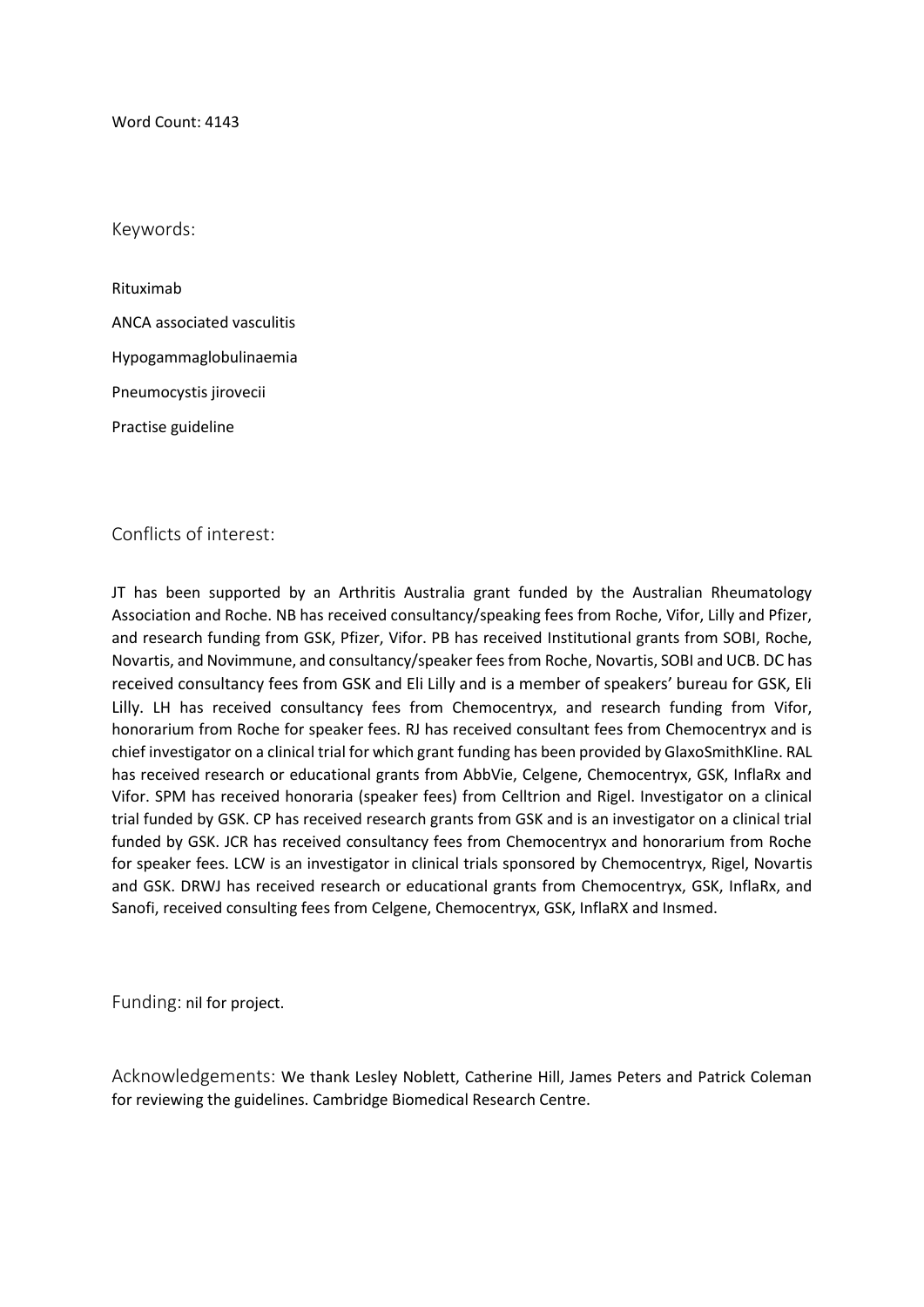# Background

Anti-neutrophil cytoplasm antibody (ANCA) associated vasculitis (AAV) encompasses three disease phenotypes: granulomatosis with polyangiitis (GPA), microscopic polyangiitis (MPA) and eosinophilic granulomatosis with polyangiitis (EGPA). Considerable improvements in therapy mean induction of remission occurs in most patients with AAV (1-4). However, disease relapse continues to pose a burden to patients. Morbidity accrues with relapses through disease related damage and adverse effects of therapies to manage these relapses, negatively impacting on quality of life (5).

Rituximab (RTX), a monoclonal antibody targeting CD20, leads to peripheral B cell depletion. This has been successfully trialled, and is licensed, for the induction and maintenance of remission in AAV (2, 3). RTX is increasingly being used for the maintenance of remission in patients with AAV, to reduce the risk of relapse and its consequences (6).

We present guidelines developed through a modified Delphi exercise on the use of rituximab in the maintenance of remission in adult AAV patients, with additional focus on adjunct therapies, adverse effects and use of prophylaxis.

## Methods

This modified Delphi exercise invited experts in the management of AAV practising in the United Kingdom to participate. The group of clinicians included 11 nephrologists, 8 rheumatologists and 1 paediatric rheumatologist.

The modified Delphi exercise was planned with four rounds, including a face-to-face meeting. The first round sought to identify key areas for the scope of these guidelines and systematic literature review. The literature search was conducted using key search strings of systemic vasculitis, granulomatosis with polyangiitis, microscopic polyangiitis and eosinophilic granulomatosis with polyangiitis, including eponymous names where applicable, combined with rituximab, CD20 and/or B lymphocytes as appropriate for each data base (full search string in supplementary material). Studies including at least 20 patients receiving at least two infusions of rituximab were included. The literature review addressing the key issues identified from the first round was presented to each participant with a summary of responses.

Following a third round, an expanded literature review was produced to address important issues with limited evidence in AAV. An expanded literature search of studies on *pneumocystis jirovecii* pneumonia prophylaxis, vaccination, late onset neutropenia and hypogammaglobulinaemia in autoimmune disease was conducted (full search strategy provided in supplementary material).

A final vote determined the level of agreement; a level of 80% was prespecified for inclusion in these guidelines. No statement was excluded for this reason. Prior to the final voting round, the guidelines were distributed to clinicians not involved in guideline development and patient participants in order to assess their face validity and clinical utility.

The Oxford Centre for Evidence-Based Medicine 2011 Levels of Evidence were used to grade the level of evidence for each statement (7).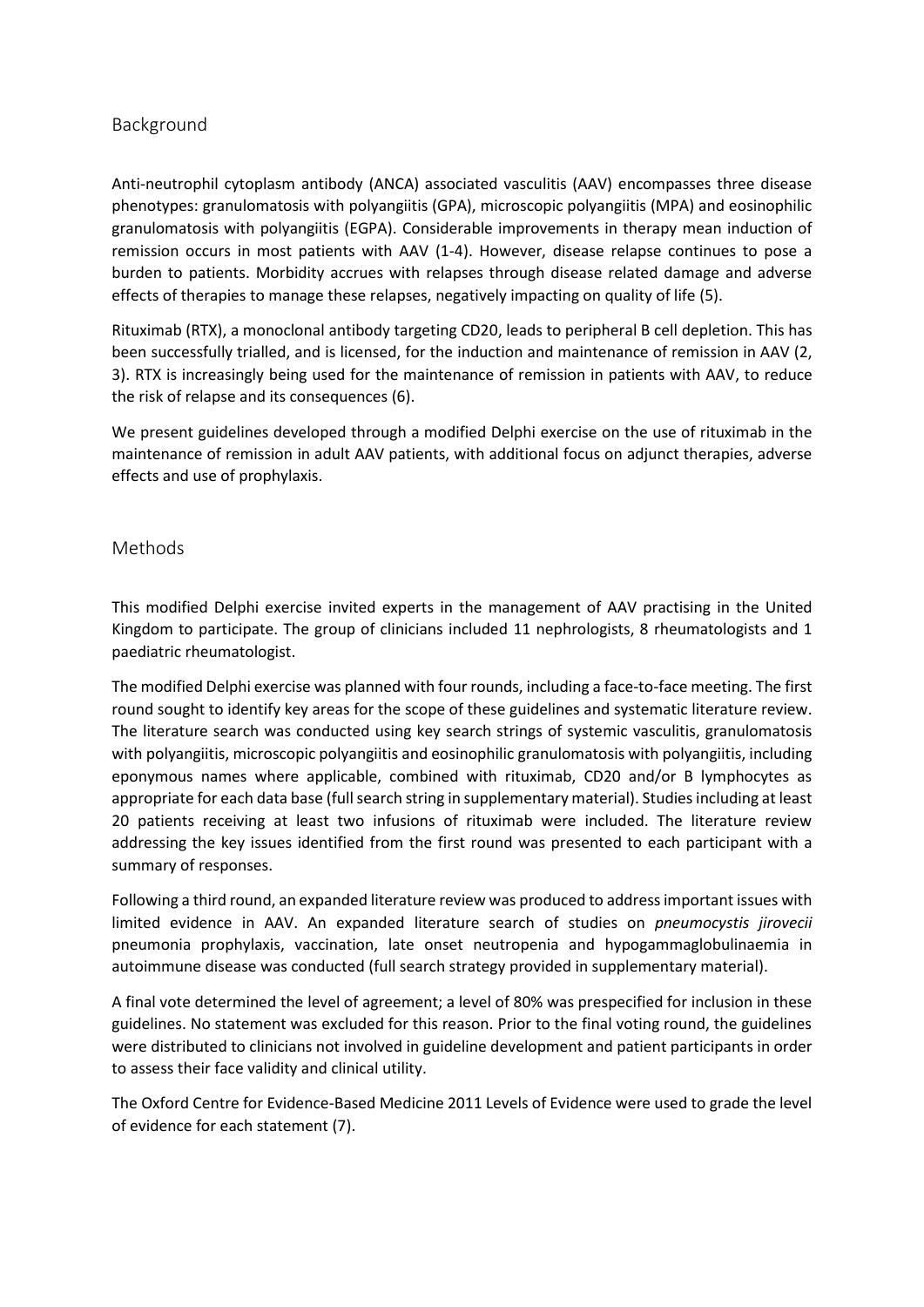The Birmingham Vasculitis Activity Score (BVAS) or GPA specific measure BVAS/WG are used for assessment of disease activity (8, 9). In these guidelines, the disease states used are: active disease, disease remission, refractory disease, and relapse.

Active disease: manifestations attributable to AAV, and not due to disease related damage

Disease remission: disease control (BVAS or BVAS/WG ≤1); glucocorticoid free remission refers to disease control (BVAS or BVAS/WG ≤ 1) off glucocorticoid therapy.

Refractory disease: despite treatment of disease, remission has not been established, with persistent or progressive disease activity.

Disease relapse: where disease activity has previously been controlled, and has become active, defined by at least 1 unit increase in BVAS.

- Major relapse: relapse with 1 new, recurrent or worsening major item on BVAS or BVAS/WG
- Minor relapse: relapse without a major item on BVAS or BVAS/WG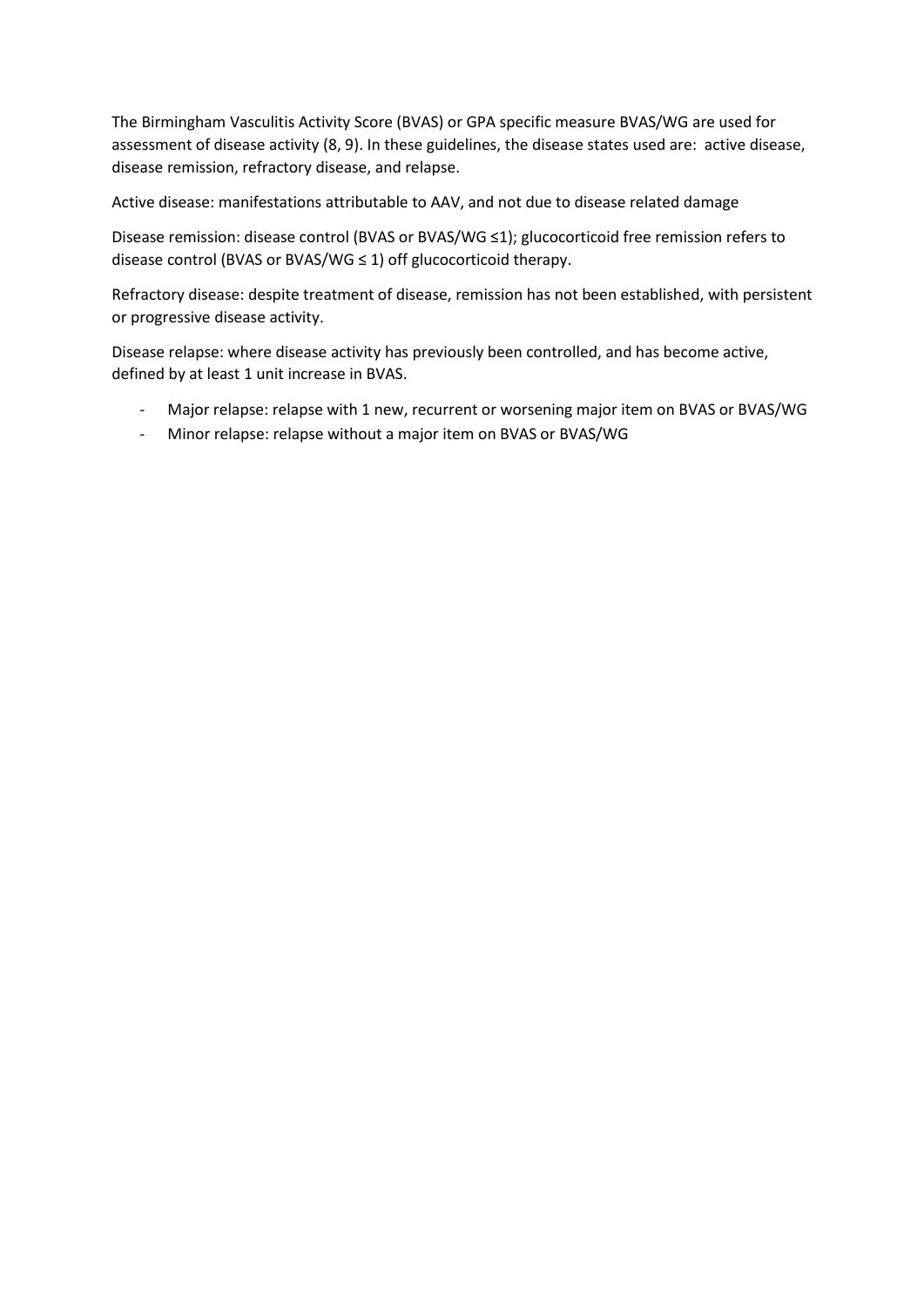# **Statements**

## **1. When should rituximab be used for the maintenance of remission in AAV?**

## **a. GPA/MPA – new and relapsing patients**

We recommend the use of rituximab for the maintenance of remission in patients with GPA and MPA following rituximab induction. Rituximab maintenance can also be considered after cyclophosphamide induction.

Level of evidence: 1b (following cyclophosphamide induction) 2b (following rituximab induction) Grade of recommendation: A (after cyclophosphamide induction) B (after rituximab induction)

Vote: 18/18 (100%)

Two randomised controlled trials (RCT) have evaluated the efficacy of RTX for the maintenance of remission in AAV (10, 11). The MAINRITSAN trial randomised 115 patients with newly diagnosed (80%) or relapsing (20%) AAV (excluding EGPA) to receive a RTX or azathioprine based maintenance regimen following remission induction with cyclophosphamide (10). The RTX regimen was two 500 mg doses of RTX a fortnight apart after remission induction followed by 500 mg every six months until month 18 (i.e. 3 further doses). After 28 months, fewer major relapses occurred in patients who received RTX compared with azathioprine (5% vs 29%, hazard ratio 6.61, 95% confidence interval (CI) 1.56 to 27.96, p = 0.002), resulting in a number needed to treat of 4 patients to prevent one major relapse (10). The superiority of rituximab over azathioprine in relapse prevention persisted at 60 months' follow-up (12).

MAINRITSAN2, compared the fixed-schedule RTX dosing from the MAINRITSAN trial with an individually tailored RTX maintenance regimen, where after an initial maintenance infusion of 500 mg RTX x2, further 500 mg doses were administered based on 3-monthly measures of ANCA and B cells (11). In this trial, RTX induction was used in 37% of patients. At 28 months after the first maintenance RTX infusion, 8 (9.9%) patients receiving fixed-schedule RTX had relapsed (3 major) compared with 13 (16.0%) patients experiencing 14 relapses (6 major) in the tailored infusion arm.

One ongoing RCT, RITAZAREM (NCT01697267), compares 4 monthly 1000mg RTX dosing with azathioprine for the maintenance of remission following RTX induction in patients with a relapse of AAV (13).

Several observational studies, with follow-up to 7.6 years, provide further evidence on the safety and efficacy of RTX for the maintenance of remission in patients with new, relapsing and refractory AAV (14-21). Reflecting current practice patterns, these studies have largely used RTX to maintain remission after successful RTX induction.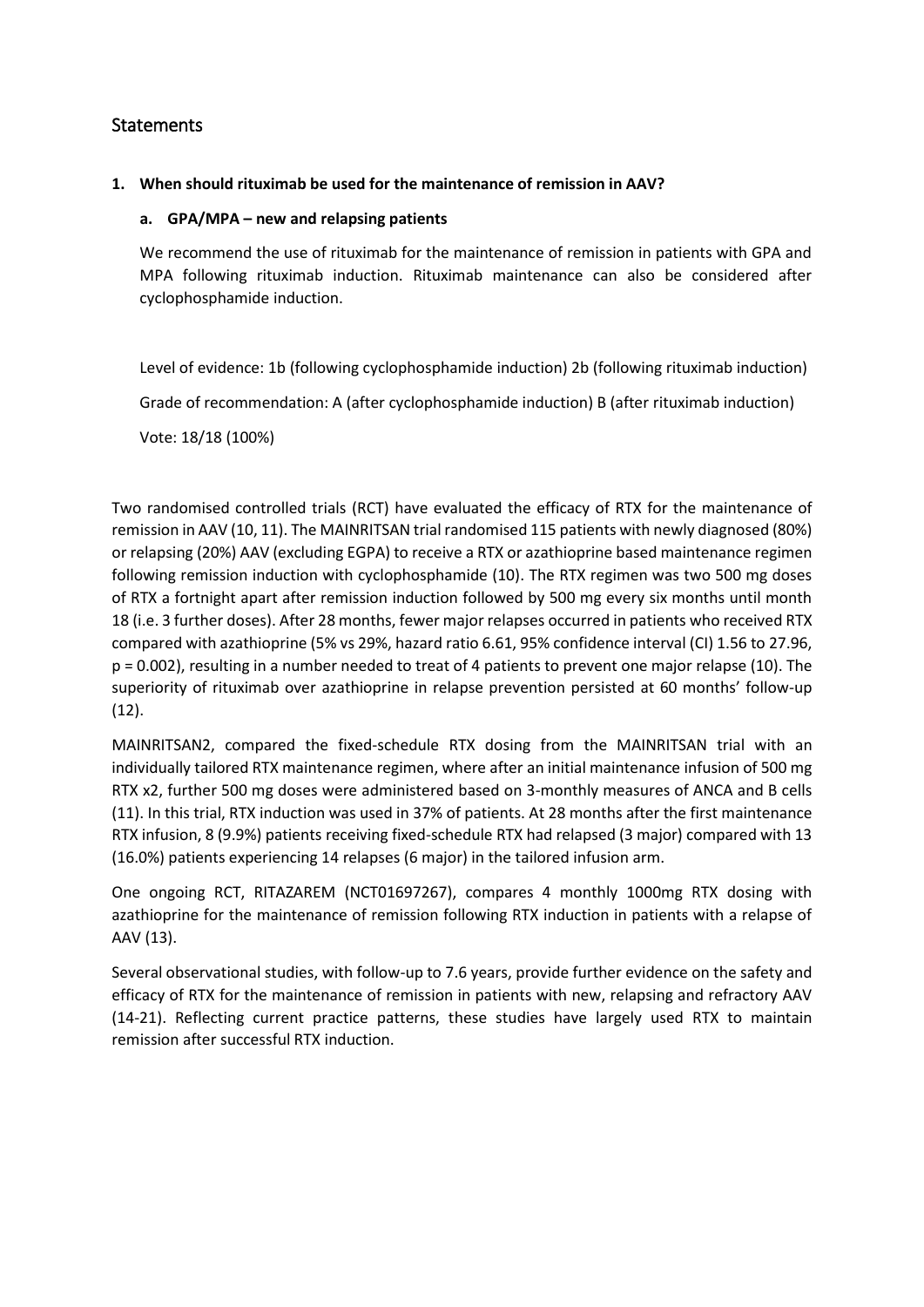## **a. EGPA patients**

Despite limited evidence regarding the use of rituximab for the maintenance of remission in EGPA, we advise a similar approach to GPA and MPA. Overall responses to rituximab may differ to GPA and MPA, and steroid withdrawal may be more challenging.

Level of evidence: 4 Grade of recommendation: C Vote: 15/18 (83%)

EGPA is a relatively understudied subgroup of AAV, owing to phenotypic differences to GPA and MPA, and relative rarity of disease. Published trials of RTX for induction and maintenance of remission in AAV have not included patients with EGPA. One multi-centre retrospective case series of 41 patients with predominantly refractory or relapsing EGPA reported a clinical improvement in 83% by 6 months, with 34% achieving complete remission (22). Prednisolone cessation was possible in only 2 patients at 12 months. In a single centre including 69 patients with EGPA, similar remission rates were identified (34% at 6 months and 49% at 12 months) (23). Median prednisolone doses were 7.25 mg/day at 12 months and 5 mg/day at 24 months. Relapse was common, with 54% of patients relapsing, predominantly due to uncontrolled asthma or other respiratory manifestations. In both studies, patients who were ANCA positive were more likely to achieve remission.

An ongoing RCT, MAINRITSEG (NCT02807103), is evaluating RTX in patients with EGPA for maintenance of remission (24).

## **2. What rituximab maintenance regimen should be used for AAV?**

## **a. Dose and dosing intervals**

We recommend fixed interval dosing with rituximab either 500 mg or 1000 mg administered every 6 months for a period of 2 years. There is ongoing relapse risk after rituximab withdrawal and patients should be monitored accordingly.

Level of evidence: 1b Grade of recommendation: B Vote: 18/18 (100%)

This regimen is recommended following the completion of induction therapy. The treatment regimen should be individualised, particularly in post-pubertal adolescents and older individuals with comorbidities where concerns regarding adverse effects exist. There is limited data for the use of RTX in children.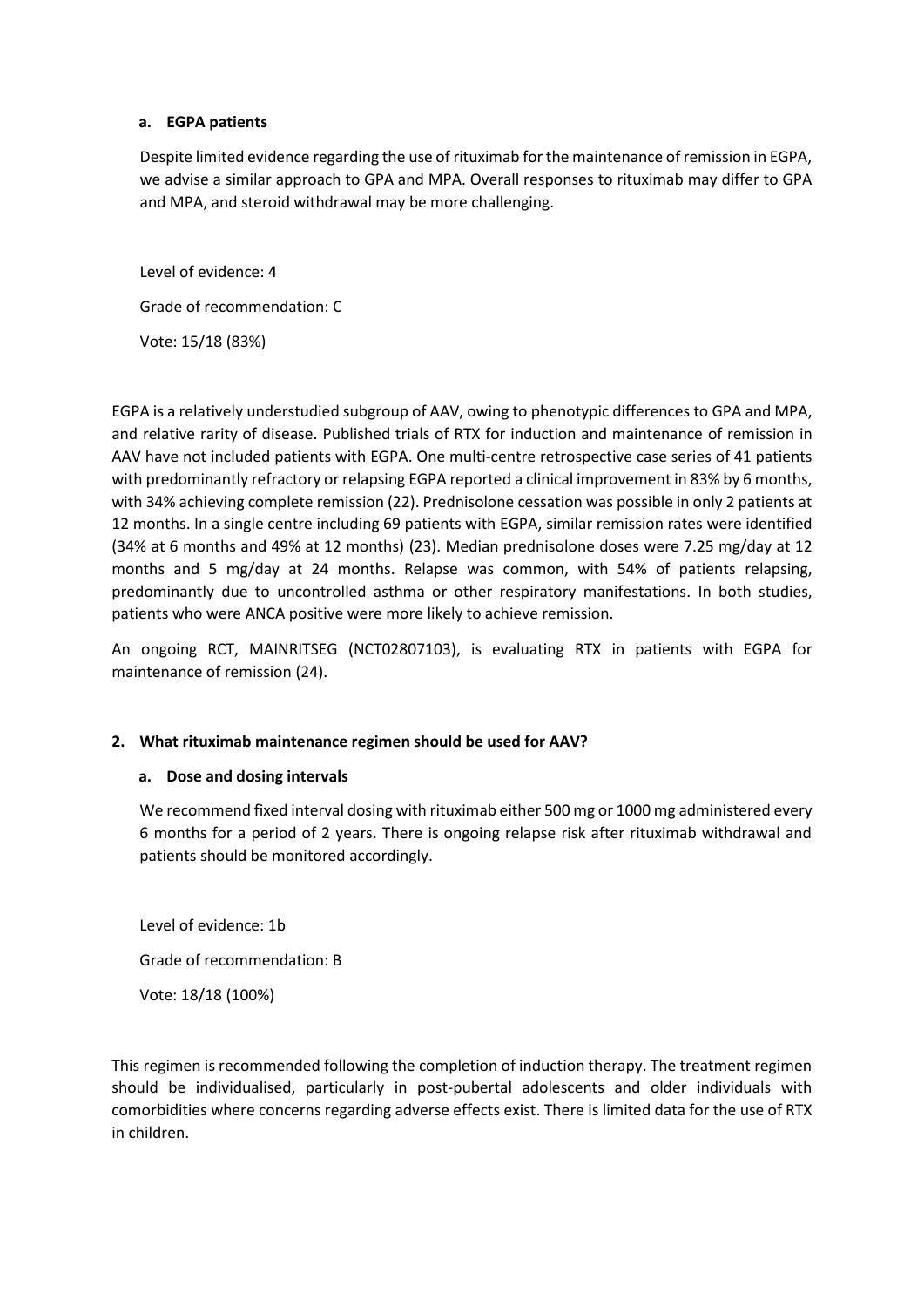No direct comparisons have been made between the two most commonly used doses of RTX- 500 mg and 1000 mg. Both published RCTs have used 500 mg doses of RTX whilst observational studies have largely used 1000 mg doses and this dose is being used in the ongoing RITAZAREM trial (10, 11, 14, 16- 18). Whilst observational cohorts include a greater proportion of patients with relapsing or refractory disease than RCTs, it is unknown if the dose of RTX influences clinical outcomes in these patients.

There are two main approaches to RTX dosing intervals; fixed interval dosing and biomarker guided dosing. As detailed above, the MAINRITSAN2 trial compared fixed 6 monthly RTX infusions with dosing based on 3 monthly assessments for ANCA return or increase and B cell return (11). At 28 months' follow-up, no difference in relapse rate was identified between the two groups (p=0.22); 8/81 (9.9%) of patients receiving fixed interval dosing had experienced 8 relapses including 3 major relapses, whereas 13/81 (16.0%) patients with repeat dosing determined by biomarker changes had experienced 14 relapses including 6 major. No difference in serious adverse events related to infection was identified, with 16 individuals receiving fixed interval RTX having 18 infections and 9 individuals with tailored dosing having 18 infections.

The role of biomarker guided RTX dosing has not been proven and requires further study, including the evaluation of long-term outcomes. Relapses in spite of ANCA negativity and B cell depletion have been observed in both RCTs and observational studies (10-12, 16-18, 21, 25). Fixed interval dosing has therefore been recommended. As discussed below, in selected patients, biomarker fluctuations, comorbidities and adverse effects may necessitate a more individualised approach to RTX dose and dosing intervals.

## **b. Management of relapse despite maintenance rituximab**

Changes to treatment in refractory disease or relapse despite induction and rituximab maintenance therapy should be determined according to severity of disease activity and organ involvement.

A guide to treatment decisions is presented (figure 1).

Level of evidence: 4 Grade of recommendation: C

Vote: 18/18 (100%)

In view of the rarity of refractory disease or relapse on RTX maintenance therapy, there are no studies specifically evaluating treatment approaches. Various strategies have been adopted in specialised centres and described in RCTs and observational studies (10, 11, 14, 16, 17).

Referral to a specialist centre is advised. Assessment requires careful consideration of the relative contribution of disease damage and activity to patient symptoms, alternative diagnoses, and potential disease drivers including infection, nasal carriage of *Staphylococcus aureus*, and cocaine use.

Treatment of disease activity should depend on its severity, including consideration of major organ involvement and whether any benefit from RTX has been derived. For example, major organ involvement typically necessitates re-induction therapy. Shortened interval dosing is considered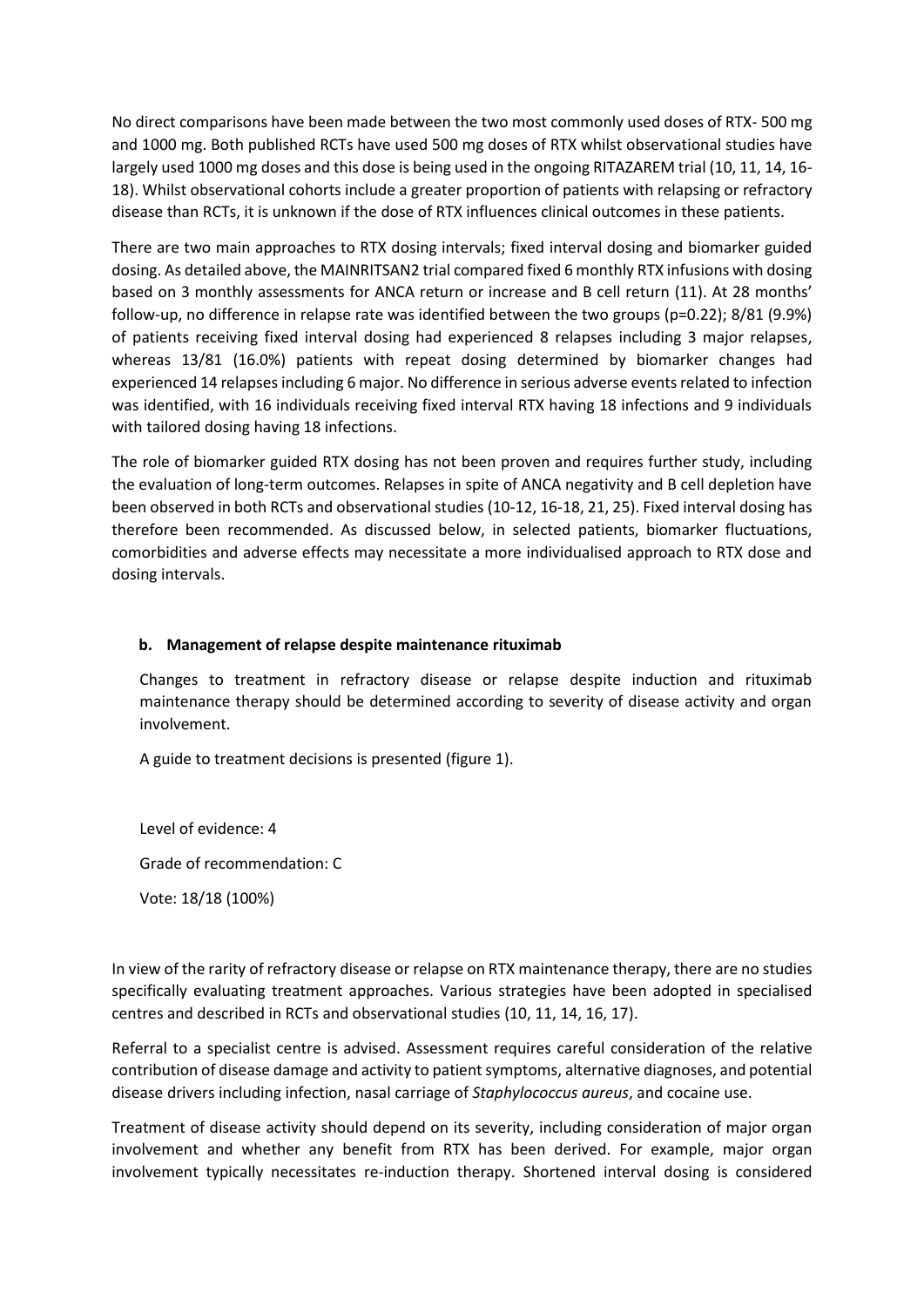where disease activity emerges shortly prior to scheduled infusions, and the addition of concomitant immunosuppression could be considered where, despite a response to RTX, there is mild persistent disease activity without major organ manifestations. Concomitant therapy includes traditional maintenance agents (e.g. azathioprine, methotrexate or mycophenolate), or low dose glucocorticoids (≤ 5 mg/d prednisolone, or equivalent). In the event of RTX failure, alternative maintenance strategies should be considered.

## **c. Extended rituximab maintenance therapy**

In selected patients, relapse risk remains high after 2 years of maintenance therapy, and extended duration therapy could be considered. This includes patients who relapse after a prior course of rituximab maintenance, with persistent elevation or return of ANCA, or where the consequence of relapse would be organ or life threatening.

Optimal treatment approaches beyond 2 years are yet to be determined. 500 mg – 1000 mg every 6 to 12 months for up to 5 years could be considered. In patients with prior relapse after maintenance rituximab cessation, this could be adjusted based on time from treatment cessation to disease relapse.

Level of evidence: 5 Grade of recommendation: D Vote: 17/18 (94.4%)

Long term follow-up data from the MAINRITSAN trial highlights the risk of relapse after RTX cessation (12). Until 28 months' follow-up, 10 months after the last RTX infusion, only 3 (5%) patients experienced a major relapse. Over the subsequent 22 months, without further scheduled RTX infusions, an additional 13 (23%) patients experienced a major relapse. Consistent with this, rituximab maintenance cohorts demonstrate a progressive reduction in relapse free survival after rituximab cessation (17, 18). An ongoing RCT (MAINRITSAN3) compares the effects of extended RTX maintenance with standard duration therapy (NCT02433522) (26).

Optimal regimens for extended RTX maintenance require further study. Extended treatment to 5 years is proposed in patients at high risk of relapse or its consequences. The dosing strategy presented (figure 1) is a guide, derived by expert consensus. Individualisation of any extended treatment regimen is emphasised, based on the patient's wishes, comorbidities, age, and the history of their AAV.

Identifying patients at greatest risk of relapse after RTX treatment remains challenging. Patients who have relapsed after a previous course of RTX are considered empirically to be at greater risk of further relapse.

Patients who are ANCA positive either through persistent positivity or return, are likely to have a greater risk of relapse. Notably, in the MAINRITSAN trial, the risk of relapse for patients who were ANCA positive at each follow-up visit increased over time (12). Following RTX cessation, one cohort reported that switching from negative to positive ANCA status was predictive of subsequent relapse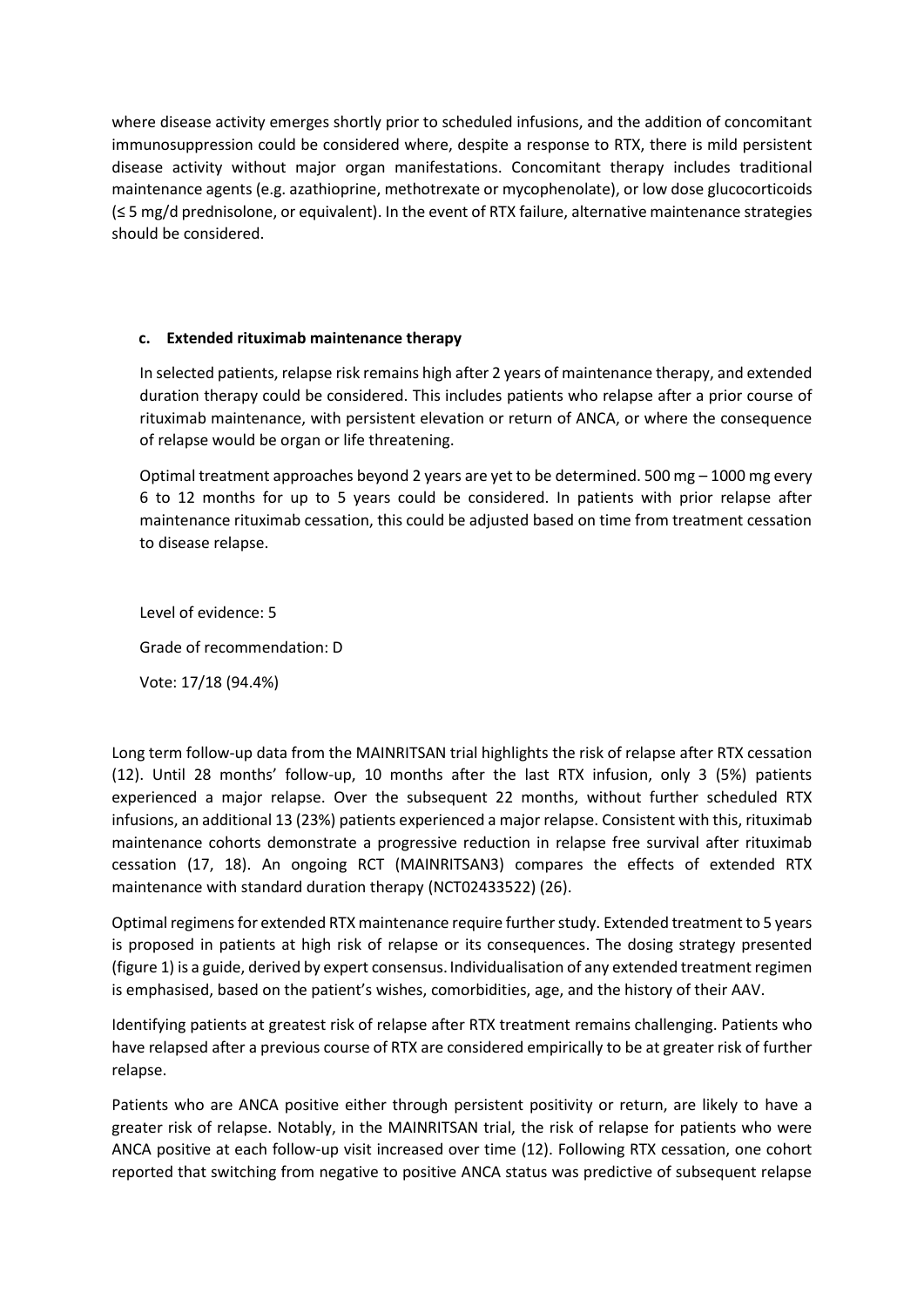(17). This is consistent with findings from the REMAIN trial, which randomised patients who had completed 18-24 months of treatment to continue or withdraw maintenance azathioprine and glucocorticoid (27). The withdrawal of azathioprine maintenance therapy and ANCA positivity at randomisation (i.e. 18-24 months after commencement of treatment) increased the risk of relapse.

Traditional risk factors for relapse such as PR3-associated disease, GPA phenotype and the absence of renal involvement should also be considered in assessing the overall risk of relapse (10, 28, 29).

The risk of relapse must be balanced against potential adverse effects of ongoing RTX. Observational cohorts of patients with AAV have not identified a clear association between cumulative rituximab dose and infection or chronic hypogammaglobulinaemia (30, 31). Long term prospective data is required, and ongoing vigilance is recommended.

## **d. Role of biomarkers in rituximab maintenance therapy**

Further research is needed to consider the role of biomarkers (e.g. ANCA and B cell return) in guiding rituximab maintenance therapy in AAV.

Level of evidence: 2a

Grade of recommendation: B

Vote: 18/18 (100%)

The routine use of biomarkers, such as B cell counts and ANCA, in guiding therapy in AAV is historically contentious (32). As discussed above, relapses continue to occur in the absence of such biomarkers (11, 12, 17). Moreover, treatment regimens thus far have not incorporated measures of treatment related to toxicity including infection rates and immunoglobulin levels, in guiding further therapy.

Whilst these biomarkers should not determine treatment decisions in isolation, the results of longterm studies and the MAINRITSAN2 trial suggests that the use of ANCA and B cell return can be considered in guiding treatment decisions in association with other patient and disease related factors (11, 12, 17).

The validation of alternative biomarkers for disease activity, disease related damage and adverse effects of therapy is required.

## **3. Concomitant therapy**

## **a. Concomitant immunosuppressive agents/disease modifying anti-rheumatic drugs**

Where rituximab is commenced in a patient already receiving a DMARD for remission maintenance (e.g. azathioprine, methotrexate or mycophenolate), we suggest that the existing DMARD(s) be withdrawn.

Level of evidence: 4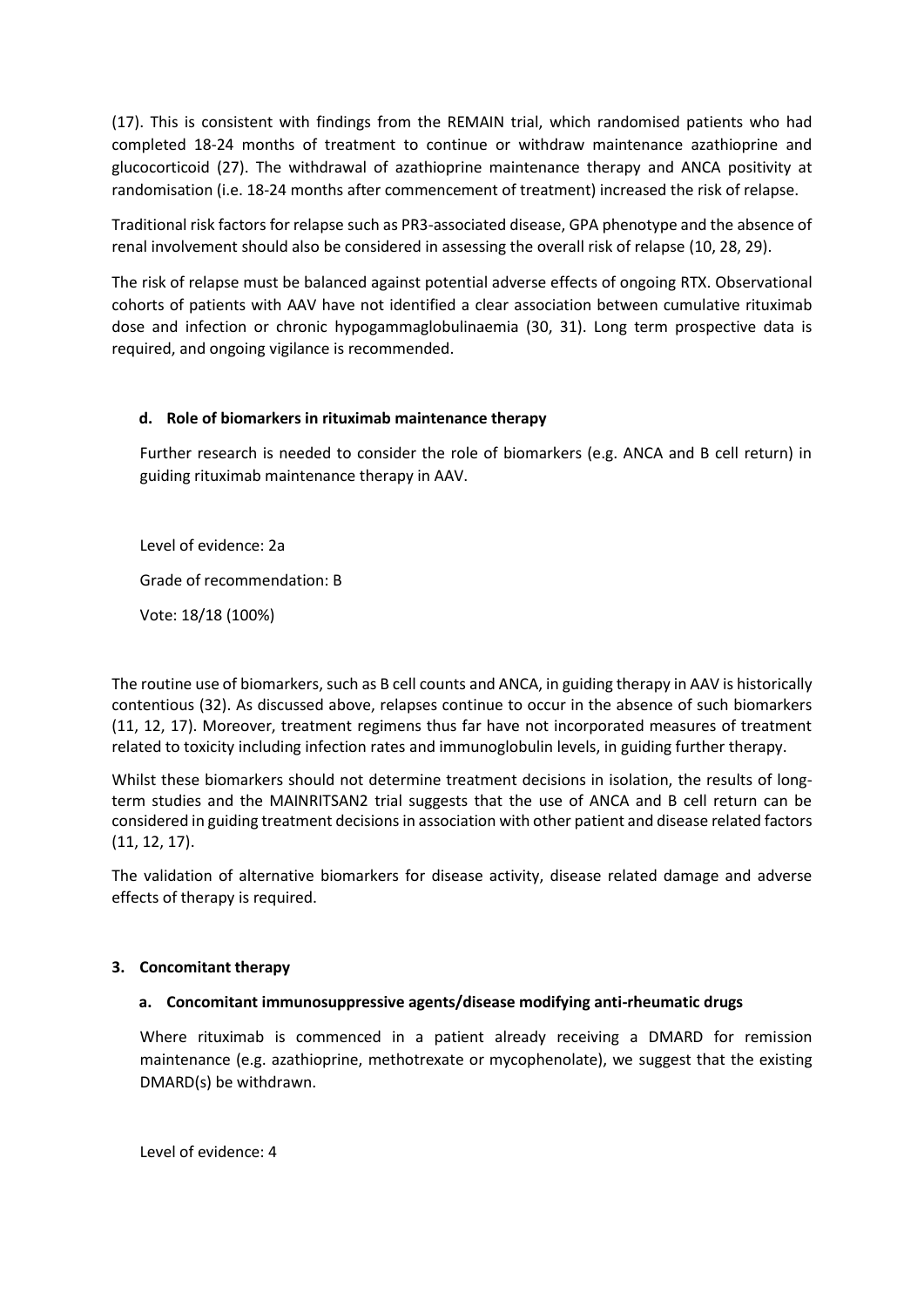Grade of recommendation: C Vote: 15/18 (83.3%)

Concomitant therapy refers to concurrent use of another non-glucocorticoid immunosuppressive or disease modifying anti-rheumatic drug with RTX.

In clinical trials of RTX for the maintenance of remission in AAV, concomitant therapy has not been used. In observational cohorts, where patients are already receiving a non-glucocorticoid immunosuppressive agent as maintenance therapy and RTX has been added, there has usually been withdrawal of this medication (14-17). Owing to the potential for increased adverse effects, the routine use of concomitant therapy has therefore not been recommended.

There is limited evidence from small numbers of patients receiving RTX maintenance treatment with refractory or relapsing disease described in observational studies, suggesting concomitant therapy may be efficacious in this setting (14, 17). Rare cases of persistent disease activity despite ongoing RTX maintenance therapy may benefit from the addition of a concomitant immunosuppressive agent.

## **a. Glucocorticoids**

Glucocorticoid tapering strategies should aim for complete cessation 6-12 months after rituximab commencement.

Level of evidence: 5 Strength of recommendation: D Vote: 17/18 (94.4%)

Glucocorticoid-free remission remains ideal in view of known, predictable adverse effects. In long term follow-up of patients enrolled in European RCTs, prolonged glucocorticoid use was associated with greater disease damage, after adjusting for number of relapses during follow-up, age, baseline disease activity and renal involvement (33).

Shorter glucocorticoid tapering strategies are possible in many patients with AAV. One RCT that randomised patients to RTX induction or cyclophosphamide followed by azathioprine maintenance, provided a standardised glucocorticoid taper to cessation at 6 months to patients in both arms (34). Glucocorticoid free remission was achieved in 64% of the RTX treated patients and 53% of those who received cyclophosphamide. Completed RCTs of rituximab for the maintenance of remission have used glucocorticoid protocols allowing for glucocorticoid reduction in the first 6-12 months, but typically continue at low dose until at least 18 months following induction therapy (10, 11). In uncontrolled settings, earlier prednisolone dose reduction and cessation is well documented with RTX maintenance therapy (15-17).

In practice, patients with EGPA have greater difficulty with glucocorticoid withdrawal, often resulting in incomplete control of asthma symptoms (22). Adrenal insufficiency may also prohibit complicate the cessation of glucocorticoids (35, 36).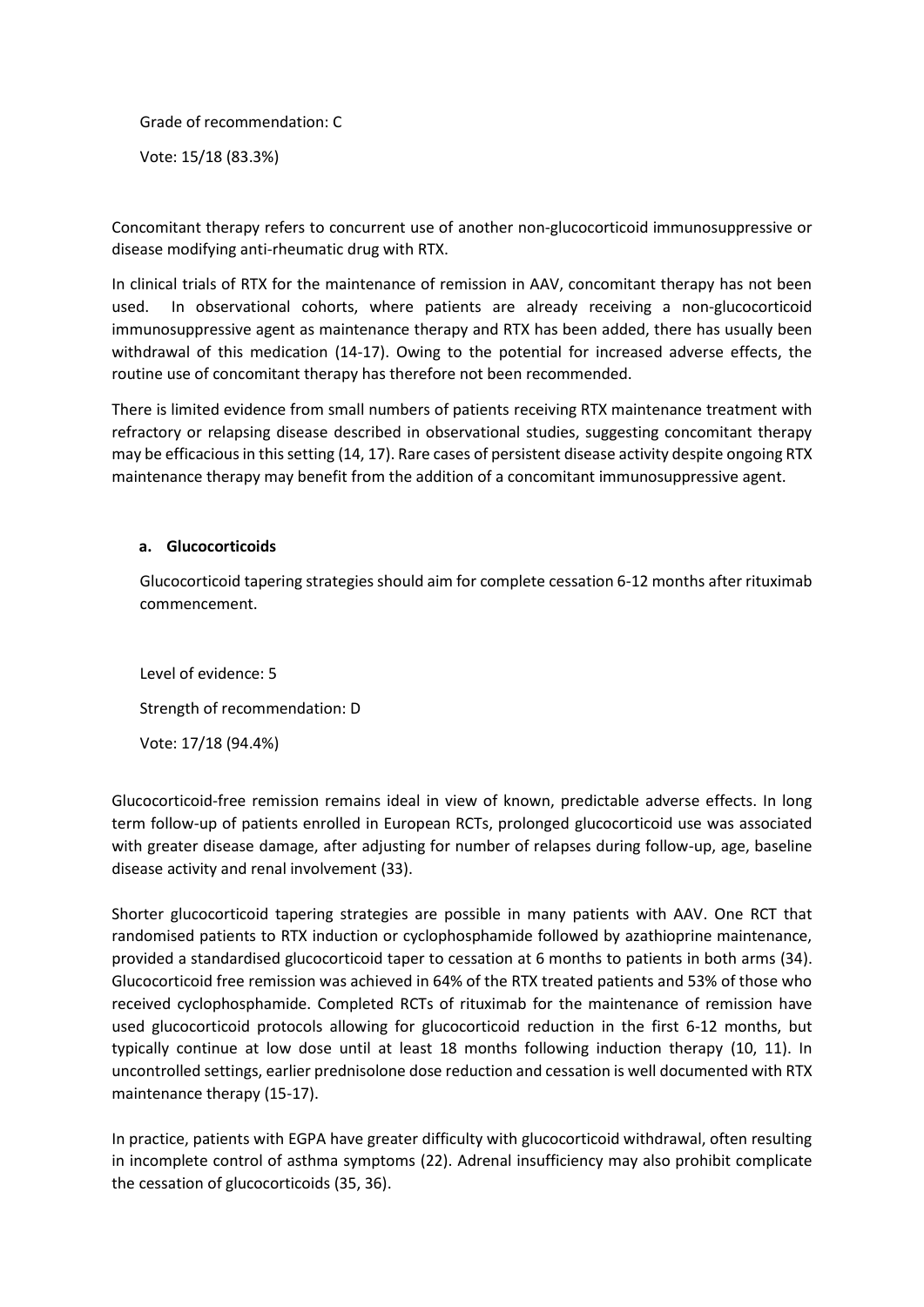## **4. Prophylaxis**

## **a.** *Pneumocystis jirovecii* **prophylaxis**

*Pneumocystis jirovecii* (PJP) prophylaxis is suggested in all patients receiving rituximab maintenance therapy.

Level of evidence: 4 Grade of recommendation: C Vote: 16/18 (88.9%)

PJP prophylaxis is encouraged for at least 6 months from commencement of induction therapy for AAV. In RCTs of RTX maintenance, 2 cases of PJP were identified in patients on RTX, neither of whom were on prophylactic therapy at the time of PJP diagnosis (12).

There is a paucity of information comparing PJP prophylaxis strategies in patients immunosuppressed for autoimmune disease including ANCA associated vasculitis. In trials of RTX in AAV, PJP prophylaxis strategies have varied, most commonly using combination trimethoprim and sulfamethoxazole (2, 3, 10, 11). Data for the use of alternative agents, including pentamidine inhalation, dapsone and atovoquone are limited owing to the rarity of use.

Extended duration of prophylaxis is recommended in patients considered to be at high risk. The following factors influence the incidence of PJP: lymphopenia (especially low CD4+ T cell counts), increased age, prolonged use of glucocorticoid or other immunosuppression, and structural lung disease including chronic obstructive pulmonary disease (COPD).

Similar to solid organ transplant, local clusters of patients with PJP have been identified in patients immunosuppressed for autoimmune disease, including AAV (37). Recommencement of prophylaxis in individuals with ongoing immunosuppression should be considered when a local cluster of PJP is identified.

## **b. Vaccination**

Influenza and pneumococcal vaccinations should be recommended to all patients. Live vaccinations should be avoided.

Although vaccinations are ideally provided at least 1 month prior to rituximab infusion, timing should not preclude vaccination.

Level of evidence: 5 Grade of recommendation: D Vote: 18/18 (100%)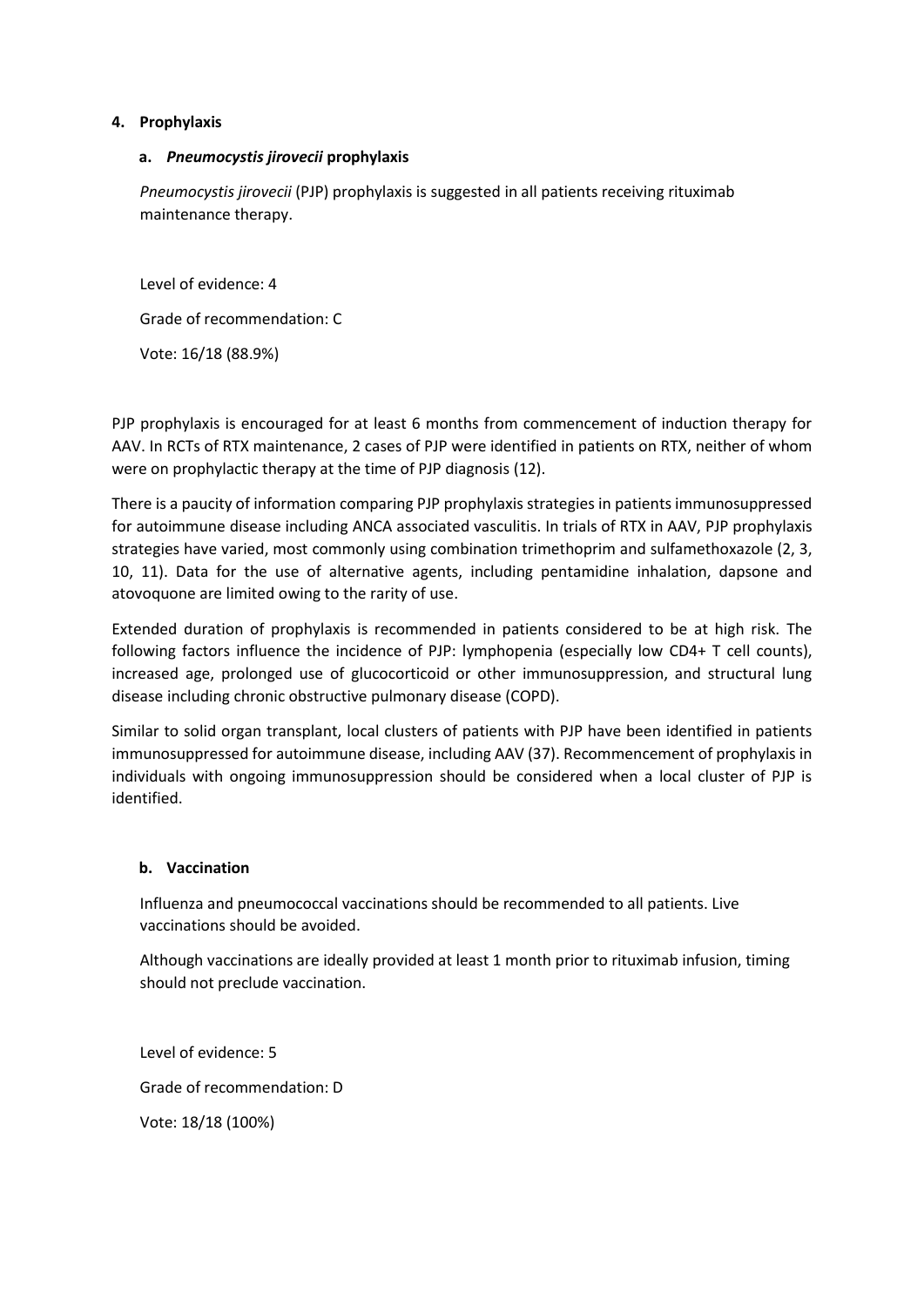Infections remain a significant source of morbidity and mortality in patients with AAV, with a predominance of respiratory tract infections (11, 12, 38, 39).

The protective benefit of influenza vaccination in the general population is well established. Despite previous reports on vaccinations precipitating disease activity in patients with AAV, a small RCT and observational cohort support the safety of influenza vaccination in patients with AAV (40, 41).

In patients receiving RTX maintenance therapy, inefficacy remains a concern, particularly where B cell depletion persists. The efficacy of vaccination in patients receiving RTX maintenance has not been evaluated AAV. Albeit blunted and in a smaller proportion compared with those receiving methotrexate, vaccination response has been demonstrated in patients with rheumatoid arthritis 6 months post-RTX despite incomplete B cell repopulation in most patients (42). Vaccination at least one month prior to RTX is recommended to maximise vaccination effect. However, given the practical implications of treatment timelines and seasonal nature of infections, vaccinations outside of the ideal timeframe in spite of potential inefficacy often remains appropriate.

## **5 a. Hypogammaglobulinaemia**

- i) In the setting of rituximab maintenance therapy:
	- a) Immunoglobulins should be monitored in all patients
	- b) Further investigation is recommended for:
		- Recurrent or atypical infections; OR
			- IgG <3 (in paediatric age ranges, IgG less than the age appropriate lower limit of normal should be used).

Level of evidence: 2a [part a], 5 [part b] Grade of recommendation: B [part a] D [part b] Vote: 18/18 (100%)

Despite stable IgG levels reported by RCTs of RTX maintenance therapy, hypogammaglobulinaemia has been consistently observed in observational cohorts of patients receiving RTX (10, 11, 30, 31). Conflicting results are likely a result of multiple factors; observational cohorts include a greater proportion of patients with a higher burden of prior immunosuppression for refractory or relapsing disease, hypogammaglobulinaemia is variably defined, is transient in some and can be a late complication. Whilst long term data is limited, the primary concern with persistent hypogammaglobulinaemia is recurrent, chronic and/or atypical infections.

It is not known whether rituximab should be withheld for low or falling IgG levels and in clinical trials a threshold of 3g/L has been used (13). The possibility that continued rituximab will exacerbate hypogammaglobulinemia should be considered.

Patients with an established pattern of recurrent or atypical infections and hypogammaglobulinaemia may benefit from interventions including prophylactic antimicrobial therapy and/or immunoglobulin replacement. This should be considered in these subgroups of patients in accordance with local guidelines.

Consistent with other recently published guidelines, whilst patients with persistent IgG < 3 g/L without infections may not require further intervention, their infection profile and vaccination responses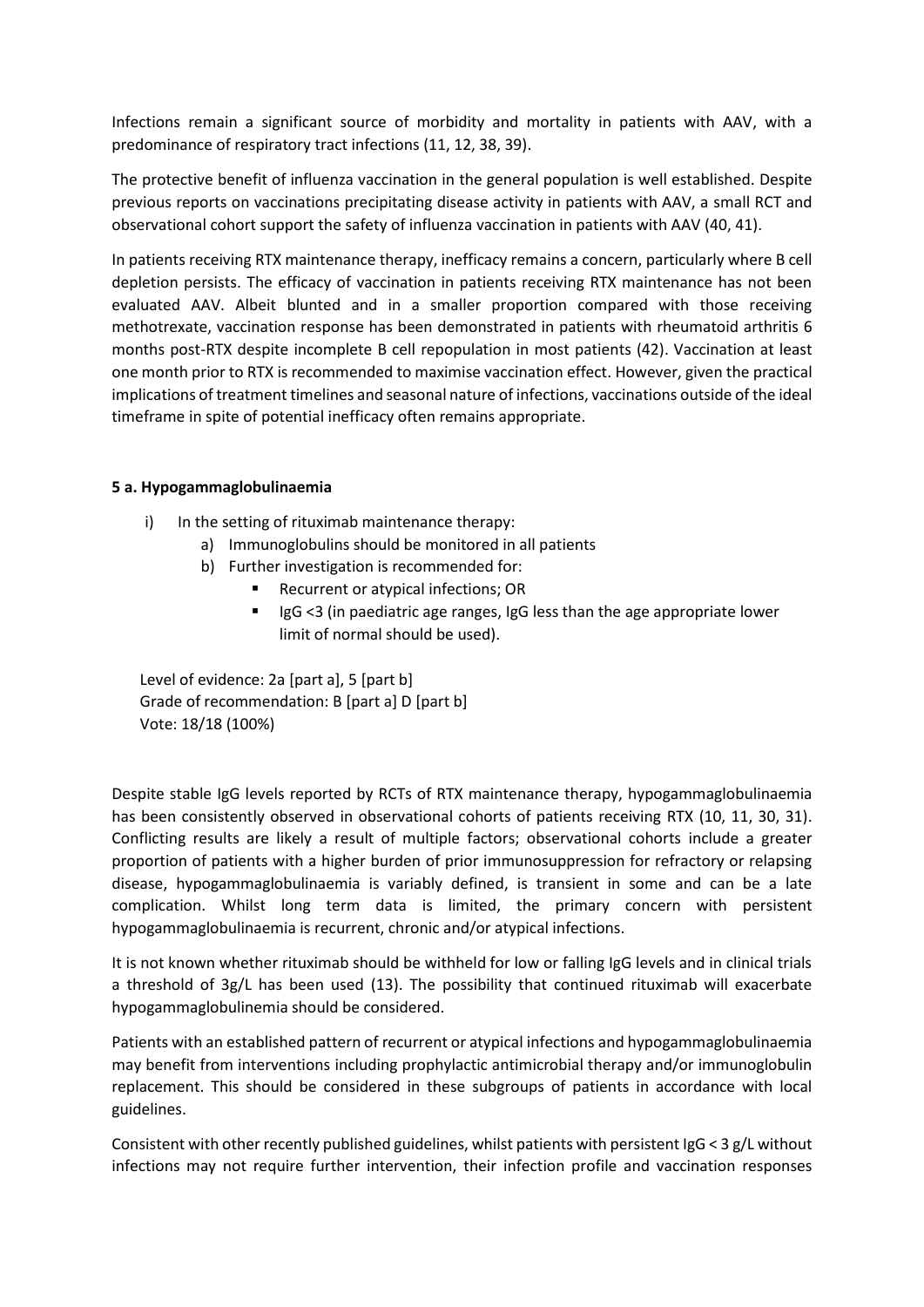should be reviewed, in conjunction with Clinical Immunology services (43, 44). For patients in paediatric age ranges, the long-term implications of hypogammaglobulinaemia are of greater concern and Clinical Immunology review should be sought when IgG levels fall below age adjusted norms.

ii) Parallel administration of rituximab and immunoglobulin replacement could be considered in patients with hypogammaglobulinaemia and a clinically important response to rituximab is anticipated.

Level of evidence: 5 Grade of recommendation: C Vote: 18/18 (100%)

In rare circumstances, relapse of AAV occurs in patients receiving immunoglobulin replacement therapy for hypogammaglobulinaemia. Uncontrolled disease typically necessitates further immunosuppression despite an established immunodeficient state. The additive effect of RTX associated hypogammaglobulinaemia with other immunosuppressive agents, thereby targeting multiple immune pathways, is unclear.

Decisions on co-administration of RTX and immunoglobulin replacement, and the timing of these agents should be in conjunction with Clinical Immunology.

## **5 b. Late onset neutropenia**

Clinicians and patients should be aware of the possibility of late onset neutropenia with rituximab use. A history of uncomplicated late onset neutropenia does not prohibit future rituximab use.

Level of evidence: 4

Grade of recommendation: C

Vote: 16/18 (88.9%)

In patients with a history of late onset neutropenia, there should be greater clinician and patient vigilance of infective symptoms after future RTX administration.

Late onset neutropenia is incompletely understood but postulated to result from arrest of granulopoiesis in favour of B cell lymphopoiesis (45). Late onset neutropenia has been identified in patients in RTX maintenance cohorts and RCTs (11, 14, 17, 18, 46, 47). Owing to the unpredictable timing of late onset neutropenia, regular evaluation for neutropenia is not routine. The neutropenia is often asymptomatic, typically short-lived and, in the absence of routine testing, therefore likely under-recognised. Late onset neutropenia often recovers without therapy, with granulocyte colony stimulating factor (G-CSF) used in symptomatic patients with prolonged neutropenia, or with infective symptoms in conjunction with anti-microbial therapy. Moreover, reports of recurrence in patients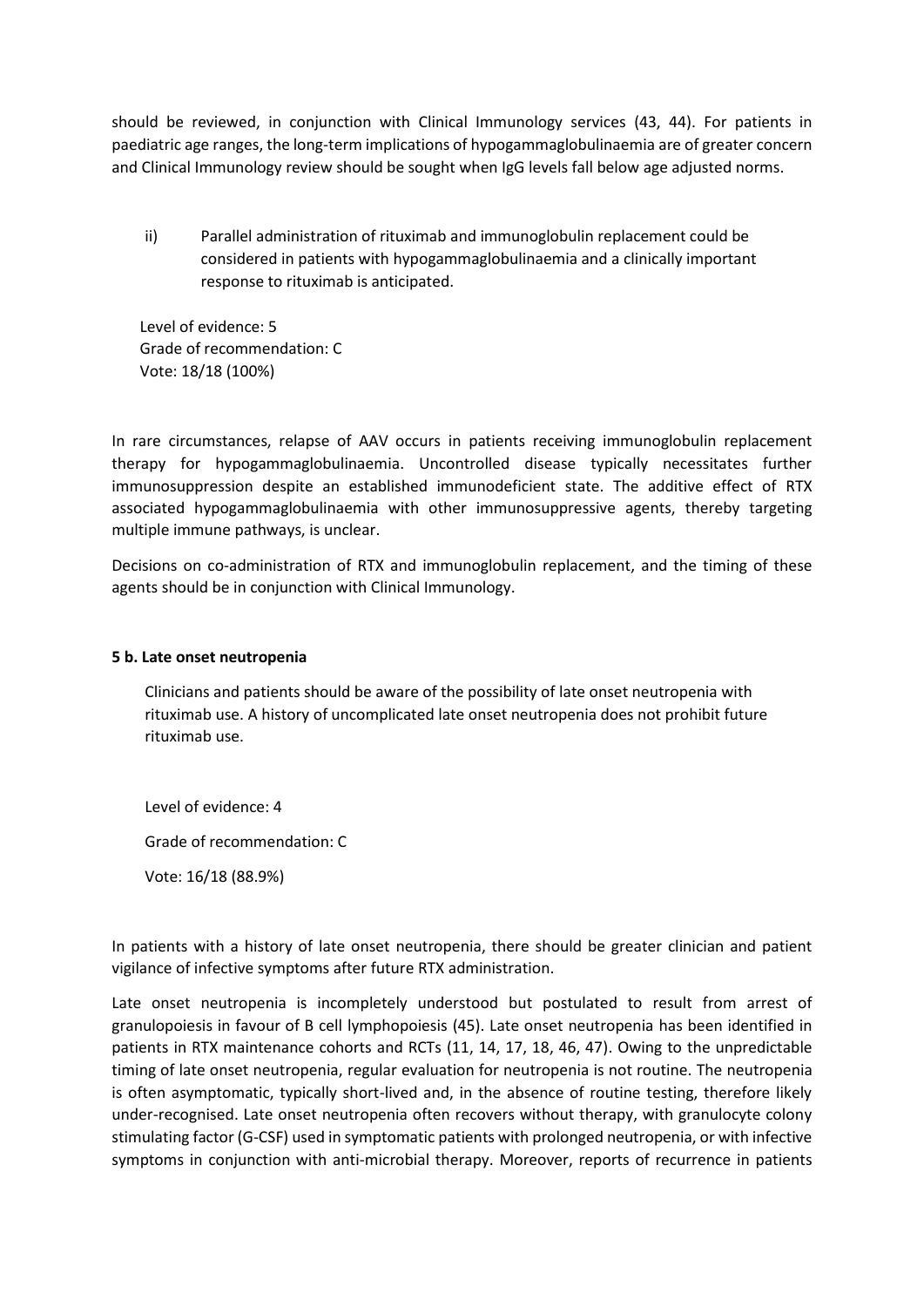treated for autoimmune disease, including AAV, are uncommon (48, 49). In patients with a history of neutropenia complicated by severe infection, there is limited experience in repeat RTX administration.

## Research agenda

In addition to the areas discussed already, the following issues were identified as areas requiring further research and evidence.

- 1. Impact of maintenance therapy on health-related quality of life.
- 2. The effects of extended rituximab maintenance therapy.
	- a. Adverse effects of treatment including neutropenia, progressive multifocal leukoencephalopathy and long term outcomes of hypogammaglobulinaemia.
	- b. Longer term outcome of patients with rituximab maintenance therapy including disease related damage and cardiovascular risk.
	- c. Health economics analysis of rituximab maintenance therapy and extended rituximab maintenance therapy.
- 3. Prediction of relapse including the role of biomarkers (e.g. ANCA, CD19, CD27, serum calprotectin) for risk of relapse.
- 4. Impact of rituximab for the maintenance of remission in special populations and situations:
	- a. paediatric patients;
	- b. fertility; and
	- c. pregnancy.

# Conclusion

Induction treatment for AAV is increasingly successful at achieving remission, and optimal maintenance of remission has become a key priority in the long-term management of these patients. The clinical efficacy of RTX in both the induction and maintenance of remission has been demonstrated in clinical trials (2, 3, 10-12). Developed through a modified Delphi exercise involving an expert group, we present guidelines that consider both the RCT and wealth of non-trial experience in the use of RTX for the maintenance of remission in AAV.

# References

1. de Groot K, Harper L, Jayne DR, Flores Suarez LF, Gregorini G, Gross WL, et al. Pulse versus daily oral cyclophosphamide for induction of remission in antineutrophil cytoplasmic antibodyassociated vasculitis: a randomized trial. Ann Intern Med. 2009;150(10):670-80.

2. Jones RB, Tervaert JW, Hauser T, Luqmani R, Morgan MD, Peh CA, et al. Rituximab versus cyclophosphamide in ANCA-associated renal vasculitis. New England Journal of Medicine. 2010;363(3):211-20.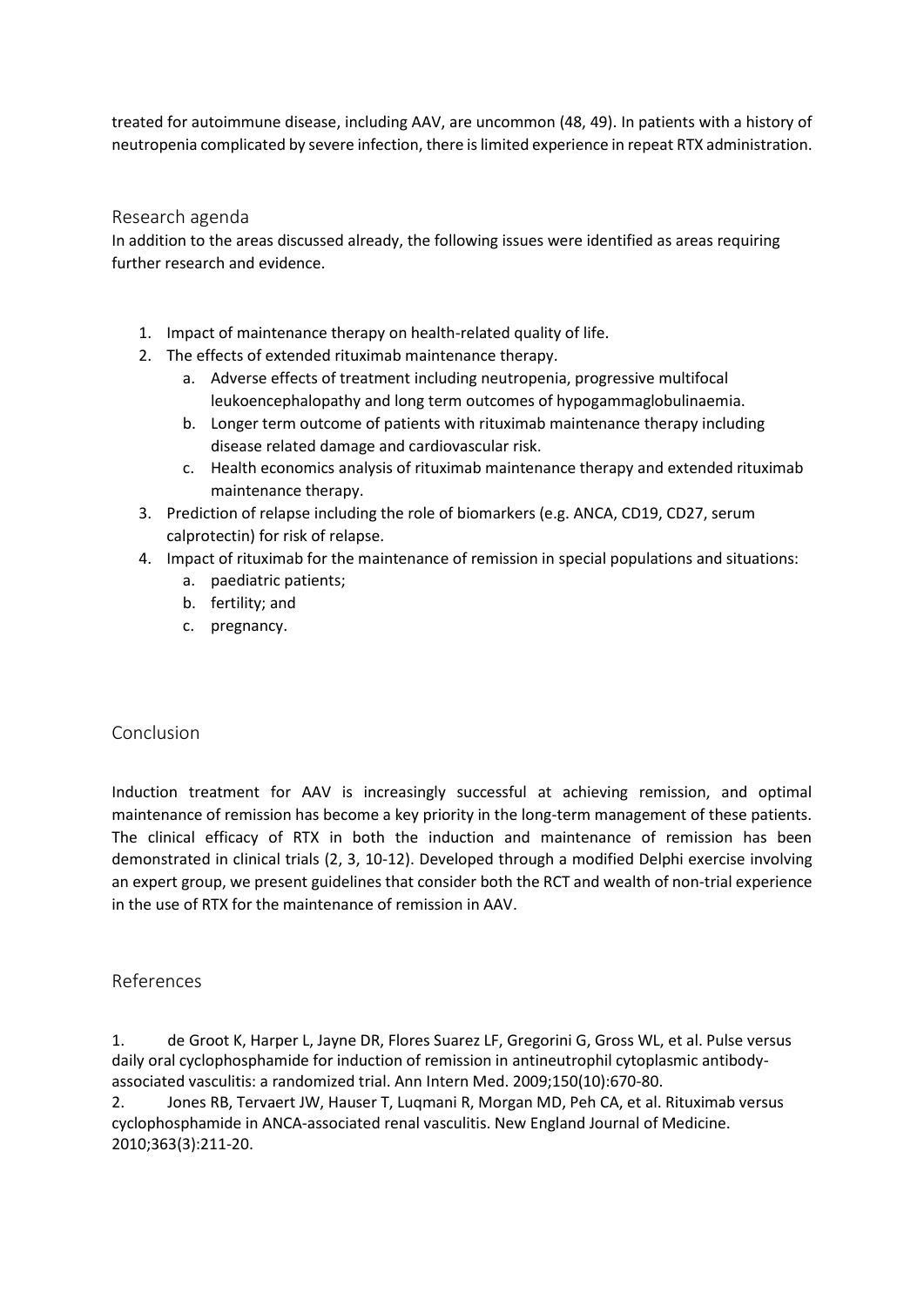3. Stone JH, Merkel PA, Spiera R, Seo P, Langford CA, Hoffman GS, et al. Rituximab versus cyclophosphamide for ANCA-associated vasculitis. The New England journal of medicine. 2010;363(3):221-32.

4. Mukhtyar C, Flossmann O, Hellmich B, Bacon P, Cid M, Cohen-Tervaert JW, et al. Outcomes from studies of antineutrophil cytoplasm antibody associated vasculitis: a systematic review by the European League Against Rheumatism systemic vasculitis task force. Annals of the Rheumatic Diseases. 2008;67(7):1004-10.

5. Robson JC, Dawson J, Cronholm PF, Milman N, Kellom KS, Ashdown S, et al. Health-related quality of life in ANCA-associated vasculitis and item generation for a disease-specific patientreported outcome measure. Patient related outcome measures. 2018;9:17-34.

6. Rheumatology NESSCRGfS. Clinical Commissioning Policy: Rituximab for the treatment of ANCA-associated vasculitis in adults. 2015.

7. OCEBM Levels of Evidence Working Group. The Oxford Levels of Evidence 2. Oxford Centre for Evidence-Based Medicine. Available from[: https://www.cebm.net/index.aspx?o=5653.](https://www.cebm.net/index.aspx?o=5653)

8. Stone JH, Hoffman GS, Merkel PA, Min YI, Uhlfelder ML, Hellmann DB, et al. A diseasespecific activity index for Wegener's granulomatosis: modification of the Birmingham Vasculitis Activity Score. International Network for the Study of the Systemic Vasculitides (INSSYS). Arthritis Rheum. 2001;44(4):912-20.

9. Mukhtyar C, Lee R, Brown D, Carruthers D, Dasgupta B, Dubey S, et al. Modification and validation of the Birmingham Vasculitis Activity Score (version 3). Annals of the Rheumatic Diseases. 2009;68(12):1827-32.

10. Guillevin L, Pagnoux C, Karras A, Khouatra C, Aumaitre O, Cohen P, et al. Rituximab versus azathioprine for maintenance in ANCA-associated vasculitis. The New England journal of medicine. 2014;371(19):1771-80.

11. Charles P, Terrier B, Perrodeau E, Cohen P, Faguer S, Huart A, et al. Comparison of individually tailored versus fixed-schedule rituximab regimen to maintain ANCA-associated vasculitis remission: results of a multicentre, randomised controlled, phase III trial (MAINRITSAN2). Ann Rheum Dis. 2018;77(8):1143-9.

12. Terrier B, Pagnoux C, Perrodeau E, Karras A, Khouatra C, Aumaitre O, et al. Long-term efficacy of remission-maintenance regimens for ANCA-associated vasculitides. Ann Rheum Dis. 2018;77(8):1150-6.

13. Gopaluni S, Smith RM, Lewin M, McAlear CA, Mynard K, Jones RB, et al. Rituximab versus azathioprine as therapy for maintenance of remission for anti-neutrophil cytoplasm antibodyassociated vasculitis (RITAZAREM): study protocol for a randomized controlled trial. Trials. 2017;18(1):112.

14. Pendergraft WF, 3rd, Cortazar FB, Wenger J, Murphy AP, Rhee EP, Laliberte KA, et al. Longterm maintenance therapy using rituximab-induced continuous B-cell depletion in patients with ANCA vasculitis. Clinical journal of the American Society of Nephrology : CJASN. 2014;9(4):736-44.

15. Cartin-Ceba R, Golbin JM, Keogh KA, Peikert T, Sanchez-Menendez M, Ytterberg SR, et al. Rituximab for remission induction and maintenance in refractory granulomatosis with polyangiitis (Wegener's): ten-year experience at a single center. Arthritis Rheum. 2012;64(11):3770-8.

16. Smith RM, Jones RB, Guerry MJ, Laurino S, Catapano F, Chaudhry A, et al. Rituximab for remission maintenance in relapsing antineutrophil cytoplasmic antibody-associated vasculitis. Arthritis Rheum. 2012;64(11):3760-9.

17. Alberici F, Smith RM, Jones RB, Roberts DM, Willcocks LC, Chaudhry A, et al. Long-term follow-up of patients who received repeat-dose rituximab as maintenance therapy for ANCAassociated vasculitis. Rheumatology (Oxford, England). 2015;54(7):1153-60.

18. Calich AL, Puechal X, Pugnet G, London J, Terrier B, Charles P, et al. Rituximab for induction and maintenance therapy in granulomatosis with polyangiitis (Wegener's). Results of a single-center cohort study on 66 patients. Journal of autoimmunity. 2014;50:135-41.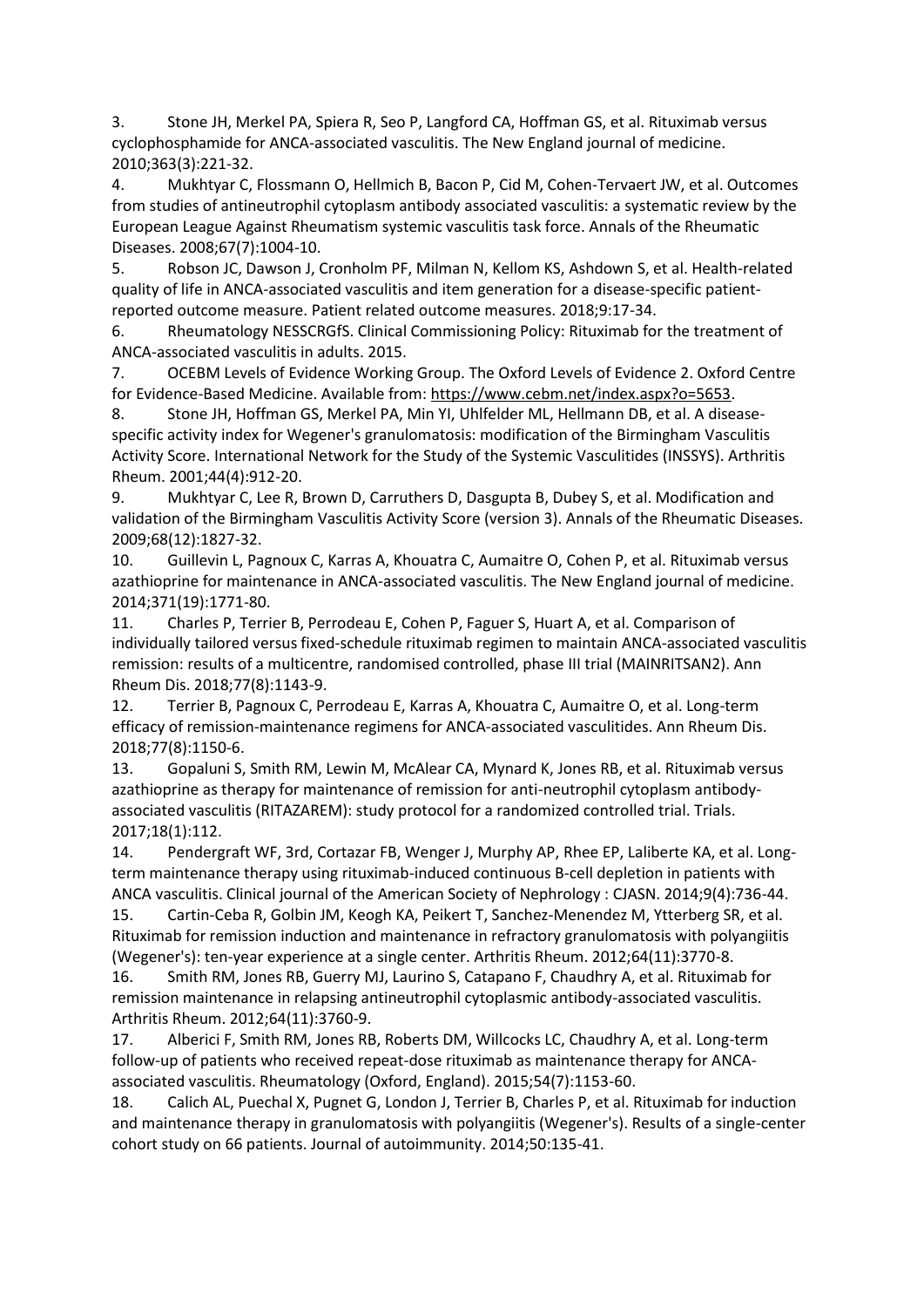19. Roubaud-Baudron C, Pagnoux C, Meaux-Ruault N, Grasland A, Zoulim A, J LEG, et al. Rituximab maintenance therapy for granulomatosis with polyangiitis and microscopic polyangiitis. J Rheumatol. 2012;39(1):125-30.

20. Charles P, Neel A, Tieulie N, Hot A, Pugnet G, Decaux O, et al. Rituximab for induction and maintenance treatment of ANCA-associated vasculitides: a multicentre retrospective study on 80 patients. Rheumatology (Oxford, England). 2014;53(3):532-9.

21. Besada E, Koldingsnes W, Nossent JC. Long-term efficacy and safety of pre-emptive maintenance therapy with rituximab in granulomatosis with polyangiitis: results from a single centre. Rheumatology (Oxford, England). 2013;52(11):2041-7.

22. Mohammad AJ, Hot A, Arndt F, Moosig F, Guerry MJ, Amudala N, et al. Rituximab for the treatment of eosinophilic granulomatosis with polyangiitis (Churg-Strauss). Ann Rheum Dis. 2016;75(2):396-401.

23. Teixeira V, Mohammad AJ, Jones RB, Smith R, Jayne D. Efficacy and safety of rituximab in the treatment of eosinophilic granulomatosis with polyangiitis. RMD Open. 2019;5(1):e000905.

24. Rituximab in Eosinophilic Granulomatosis with Polyangiitis 2018 [Available from: [https://ClinicalTrials.gov/show/NCT02807103.](https://clinicaltrials.gov/show/NCT02807103)

25. Cartin-Ceba R, Fervenza FC, Specks U. Treatment of antineutrophil cytoplasmic antibodyassociated vasculitis with rituximab. Curr Opin Rheumatol. 2012;24(1):15-23.

26. Extended Follow Up of the Mainritsan 2 Study. Comparison Between a Long Term and a Conventional Maintenance Treatment With Rituximab: a Placebo- Controlled Randomized Trial [Available from: [https://clinicaltrials.gov/ct2/show/NCT02433522.](https://clinicaltrials.gov/ct2/show/NCT02433522)

27. Karras A, Pagnoux C, Haubitz M, Groot K, Puechal X, Tervaert JWC, et al. Randomised controlled trial of prolonged treatment in the remission phase of ANCA-associated vasculitis. Ann Rheum Dis. 2017;76(10):1662-8.

28. Mahr A, Katsahian S, Varet H, Guillevin L, Hagen EC, Hoglund P, et al. Revisiting the classification of clinical phenotypes of anti-neutrophil cytoplasmic antibody-associated vasculitis: a cluster analysis. Ann Rheum Dis. 2013;72(6):1003-10.

29. Walsh M, Flossmann O, Berden A, Westman K, Hoglund P, Stegeman C, et al. Risk factors for relapse of antineutrophil cytoplasmic antibody-associated vasculitis. Arthritis Rheum. 2012;64(2):542-8.

30. Roberts DM, Jones RB, Smith RM, Alberici F, Kumaratne DS, Burns S, et al. Rituximabassociated hypogammaglobulinemia: incidence, predictors and outcomes in patients with multisystem autoimmune disease. Journal of autoimmunity. 2015;57:60-5.

31. Cortazar FB, Pendergraft WF, 3rd, Wenger J, Owens CT, Laliberte K, Niles JL. Effect of Continuous B Cell Depletion With Rituximab on Pathogenic Autoantibodies and Total IgG Levels in Antineutrophil Cytoplasmic Antibody-Associated Vasculitis. Arthritis & rheumatology (Hoboken, NJ). 2017;69(5):1045-53.

32. Tomasson G, Grayson PC, Mahr AD, Lavalley M, Merkel PA. Value of ANCA measurements during remission to predict a relapse of ANCA-associated vasculitis--a meta-analysis. Rheumatology (Oxford, England). 2012;51(1):100-9.

33. Robson J, Doll H, Suppiah R, Flossmann O, Harper L, Hoglund P, et al. Damage in the ancaassociated vasculitides: long-term data from the European vasculitis study group (EUVAS) therapeutic trials. Ann Rheum Dis. 2015;74(1):177-84.

34. Stone JH. Rituximab versus cyclophosphamide for ANCA-associated vasculitis. Journal fur Mineralstoffwechsel. 2010;17(4):168.

35. Broersen LHA, Pereira AM, Jørgensen JOL, Dekkers OM. Adrenal Insufficiency in Corticosteroids Use: Systematic Review and Meta-Analysis. The Journal of Clinical Endocrinology & Metabolism. 2015;100(6):2171-80.

36. Karangizi AHK, Al-Shaghana M, Logan S, Criseno S, Webster R, Boelaert K, et al. Glucocorticoid induced adrenal insufficiency is common in steroid treated glomerular diseases proposed strategy for screening and management. BMC nephrology. 2019;20(1):154.